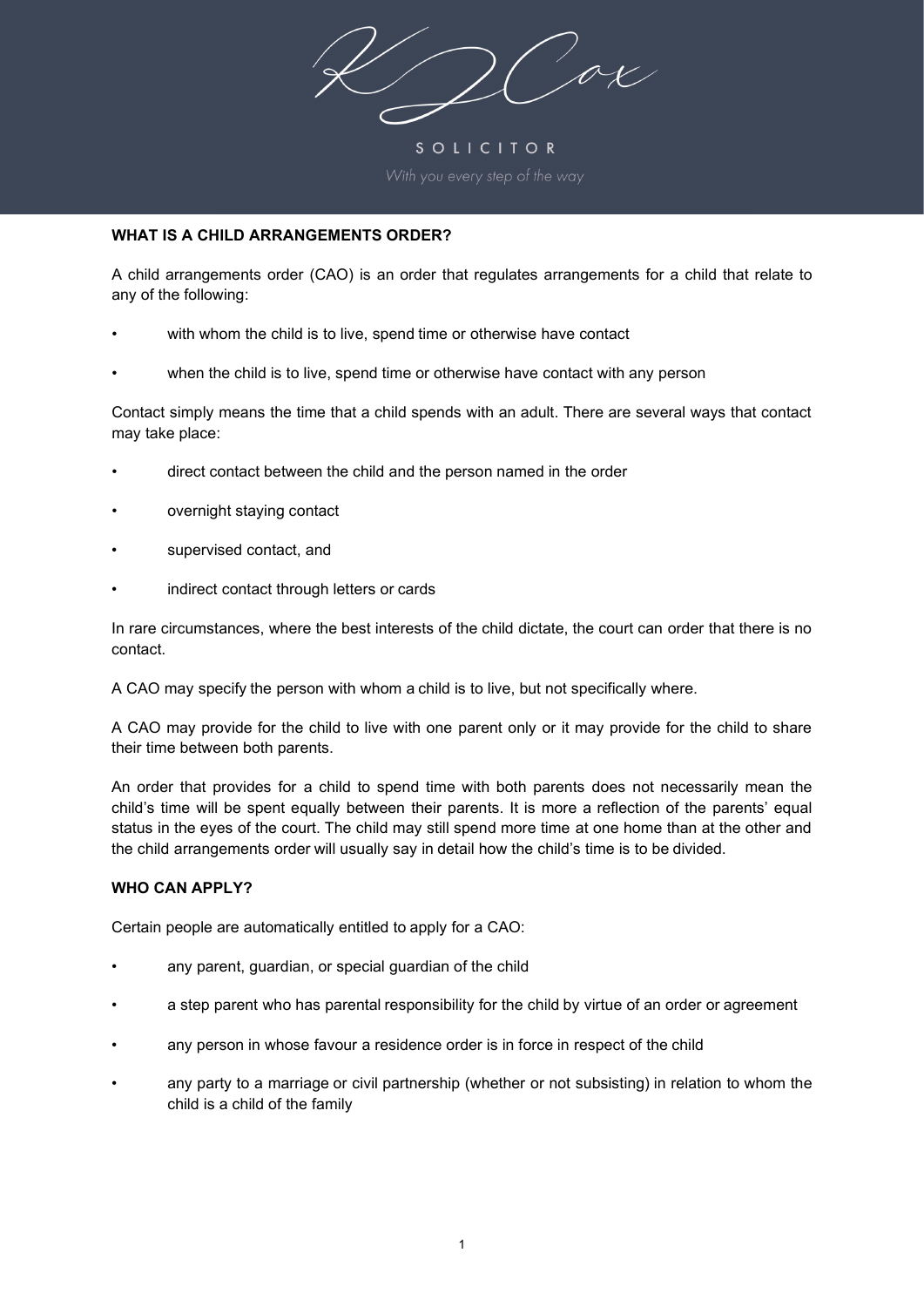- any person with whom the child has lived for a period of at least three years (this period need not be continuous but must not have begun more than five years before, or ended more than three months before the making of the application)
- a person who is not the parent or guardian of the child but is named in a CAO as a person with whom the child is to spend time or otherwise have contact, and the court, has provided in the CAO for the person to have parental responsibility for the child
- any person having the consent: of each of the persons named in a CAO as a person with whom the child is to live; of the local authority, if the child is in local authority care; or in any other case, each of those who have parental responsibility for the child
- a local authority foster parent is entitled to apply for a CAO regulating with whom and / or when a child is to live with a person if the child has lived with them for a period of at least one year immediately preceding the application; and
- a relative of a child is entitled to apply for a CAO regulating with whom and/or when a child is to live with a person if the child has lived with the relative for a period of at least one year immediately preceding the application

There are additional provisions that relate to who may apply to vary or discharge a CAO and your family lawyer will discuss with you whether your circumstances meet that criteria.

Anyone else who is not automatically eligible may apply for a CAO if they first obtain permission of the court.

# **HOW LONG DO THEY LAST?**

A CAO that regulates with whom the child is to live and when, will last until the child is 18 (unless the court orders an earlier date). A CAO that regulates when the child is to have contact with a person will usually end when the child is 16 but in limited circumstances can last until the child is 18.

# **WHAT IS THE PROCEDURE?**

If it is not possible to reach an agreement about time with the children or where they should live, you can apply to the court for an order. Before you can do this you are now required by the rules governing these applications to attend a meeting with a mediator to see whether mediation might be suitable, rather than using the court. This requirement applies unless certain exemptions, including issues relating to the safety of the child or domestic violence, apply. The other party to the proceedings will also be encouraged to attend mediation. If you are willing to attend together then the mediation meeting may be conducted jointly; otherwise, separate meetings will be held.

An application is made on a specific court form, which sets out the details of all the adults and children in the case. It then requires you to say what orders you are asking the court to make and why.

When the court receives the application, it will set a time and place for you and the other person or people involved to have a first court appointment (called a first hearing dispute resolution appointment (FHDRA)). Information about this appointment and a copy of the application form must usually be sent to any other adults involved so that they have time to prepare a response. The person starting the court process is called the applicant and the other parent, and any other adult with parental responsibility or looking after the child, is a respondent.

The respondent(s) must complete certain forms and send them to court to confirm they have seen the papers.